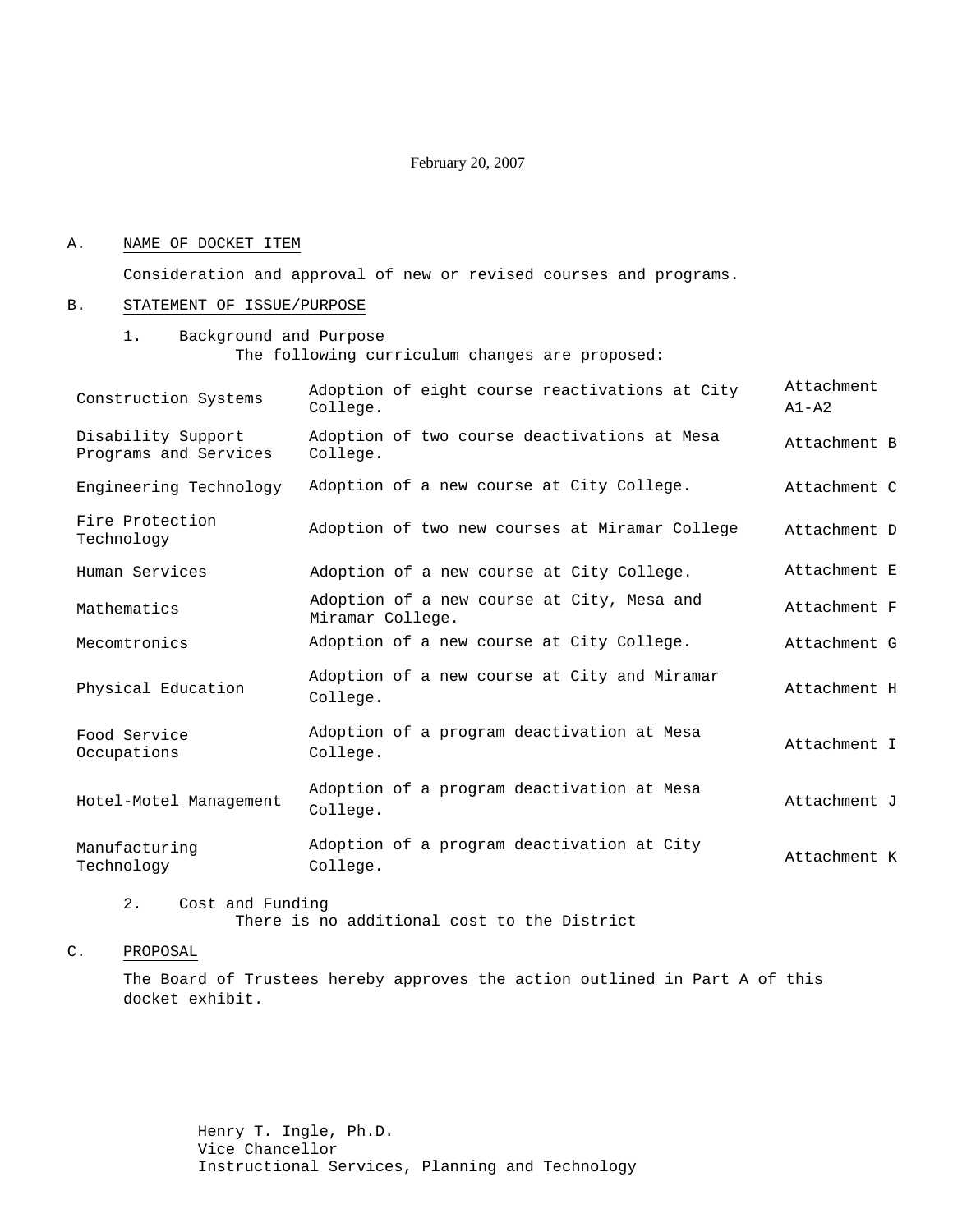Adoption of eight course reactivations at City College.

Proposed courses at City College:

#### **060A Construction Systems - Introduction to HVAC I 2 hours lecture, 3 hours lab, 3 units Grade Only**

*Advisory*: English 51 and English 56 and Mathematics 95, each with a grade of "C" or better, or equivalent, or Assessment Skill Levels W5, R5 and M40.

*Limitation on Enrollment*: This course is not open to students with previous credit for Heating, Ventilation, Air Conditioning Apprenticeship (HVAC) 301.

In this course, trade mathematics and drawings, the tools of the trade, blueprint terminology and basic rigging equipment and procedures as applicable to HVAC are covered. This course is designed to give the construction HVAC student an understanding of copper and plastic piping practices. (FT) Associate Degree Credit only and not Transferable.

#### **060B Construction Systems - Introduction to HVAC II 2 hours lecture, 3 hours lab, 3 units Grade Only**

*Prerequisite*: Construction Systems 60A with a grade of "C" or better, or equivalent. *Limitation on Enrollment*: This course is not open to students with previous credit for Heating, Ventilation, Air Conditioning Apprenticeship (HVAC) 302.

This course introduces the construction HVAC trainee to the basic concepts and environmental concerns related to heating, ventilation and air conditioning, including: soldering, brazing, ferrous metal piping practices, basic electricity, heating and cooling. This course also describes the HVAC program and the career opportunities available in the HVAC trade. (FT) Associate Degree Credit only and not Transferable.

#### **061A Construction Systems - Intermediate HVAC I 2 hours lecture, 3 hours lab, 3 units Grade Only**

*Prerequisite*: Construction Systems 60B with a grade of "C" or better, or equivalent. *Limitation on Enrollment*: This course is not open to students with previous credit for Heating, Ventilation, Air Conditioning Apprenticeship (HVAC) 303. This course instructs the HVAC trainee in the properties of air, and covers chimneys, flues and vents. Students are introduced to basic mechanical procedures commonly performed in HVAC service work, such as the operation, installation and servicing of electric furnaces. This course also introduces the student to alternating current and electronic components and circuits used in HVAC systems. (FT) Associate Degree Credit only and not Transferable.

## **061B Construction Systems - Intermediate HVAC II 2 hours lecture, 3 hours lab, 3 units**

**Grade Only**  *Prerequisite*: Construction Systems 61A with a grade of "C" or better, or equivalent. *Limitation on Enrollment*: This course is not open to students with previous credit for Heating, Ventilation, Air Conditioning Apprenticeship (HVAC) 304. This course instructs the HVAC trainee in HVAC controls and metering devices and introduces the trainee to control circuit analysis. This course also covers compressors and heat pumps and instructs the student in leak detection, evacuation, recovery and charging service procedures used to troubleshoot, repair and/ or maintain proper operation of the mechanical refrigeration system. (FT) Associate Degree Credit only and not Transferable.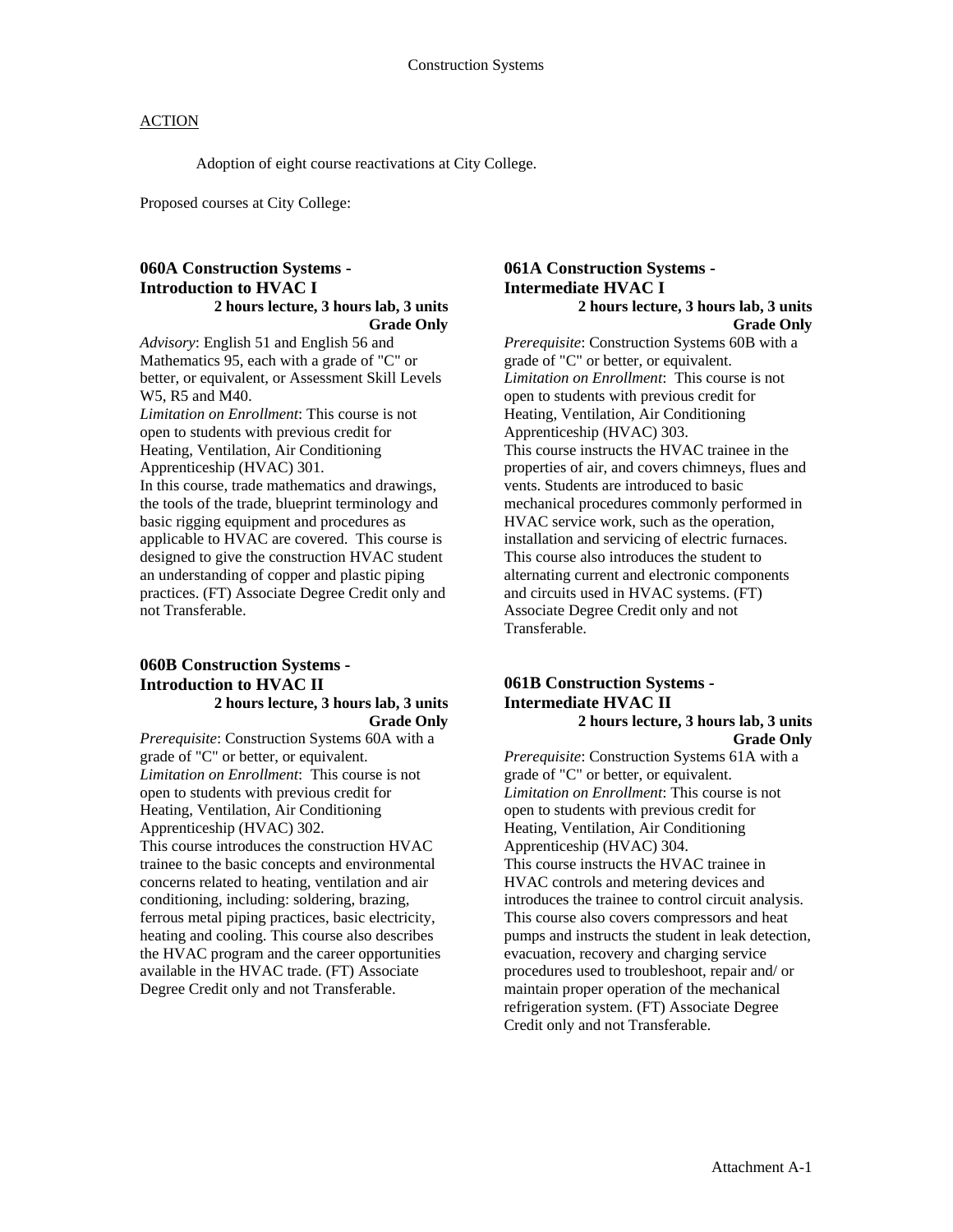### **062A Construction Systems - Advanced HVAC I**

#### **2 hours lecture, 3 hours lab, 3 units Grade Only**

*Prerequisite*: Construction Systems 61B with a grade of "C" or better, or equivalent. *Limitation on Enrollment*: This course is not open to students with previous credit for Heating, Ventilation, Air Conditioning Apprenticeship (HVAC) 305. This course instructs the HVAC trainee in preventive maintenance and provides an introduction to troubleshooting applying to all types of HVAC equipment. This course also covers troubleshooting electronic controls, gas heating, electric heating and oil heating. (FT) Associate Degree Credit only and not Transferable.

## **062B Construction Systems - Advanced HVAC II**

#### **2 hours lecture, 3 hours lab, 3 units Grade Only**

*Prerequisite*: Construction Systems 62A with a grade of "C" or better, or equivalent. *Limitation on Enrollment*: This course is not open to students with previous credit for Heating, Ventilation, Air Conditioning Apprenticeship (HVAC) 306. This course instructs the HVAC trainee in troubleshooting cooling, accessories, heat pumps and commercial heating and cooling systems. This course also covers water and air balance, steam systems and customer relations. (FT) Associate Degree Credit only and not Transferable.

## **063A Construction Systems - HVAC Specialties I**

#### **2 hours lecture, 3 hours lab, 3 units Grade Only**

*Prerequisite*: Construction Systems 62B with a grade of "C" or better, or equivalent. *Limitation on Enrollment*: This course is not open to students with previous credit for Heating, Ventilation, Air Conditioning Apprenticeship (HVAC) 307. This course covers advanced blueprint reading and specifications as they relate to HVAC, indoor air quality and energy conservation equipment commonly used in HVAC systems. This course also covers energy management systems and the methods of water treatment and water treatment equipment used with HVAC systems. (FT) Associate Degree Credit only and not Transferable.

## **063B Construction Systems - HVAC Specialties II**

 **2 hours lecture, 3 hours lab, 3 units Grade Only** 

*Prerequisite*: Construction Systems 63A with a grade of "C" or better, or equivalent. *Limitation on Enrollment*: This course is not open to students with previous credit for Heating, Ventilation, Air Conditioning Apprenticeship (HVAC) 308. This course covers commercial heating and cooling systems, maintenance of these systems and system start-up and shut down. This course also covers commercial and industrial refrigeration systems, equipment, refrigerated warehouses, walk-in coolers display cases, etc. (FT) Associate Degree Credit only and not Transferable.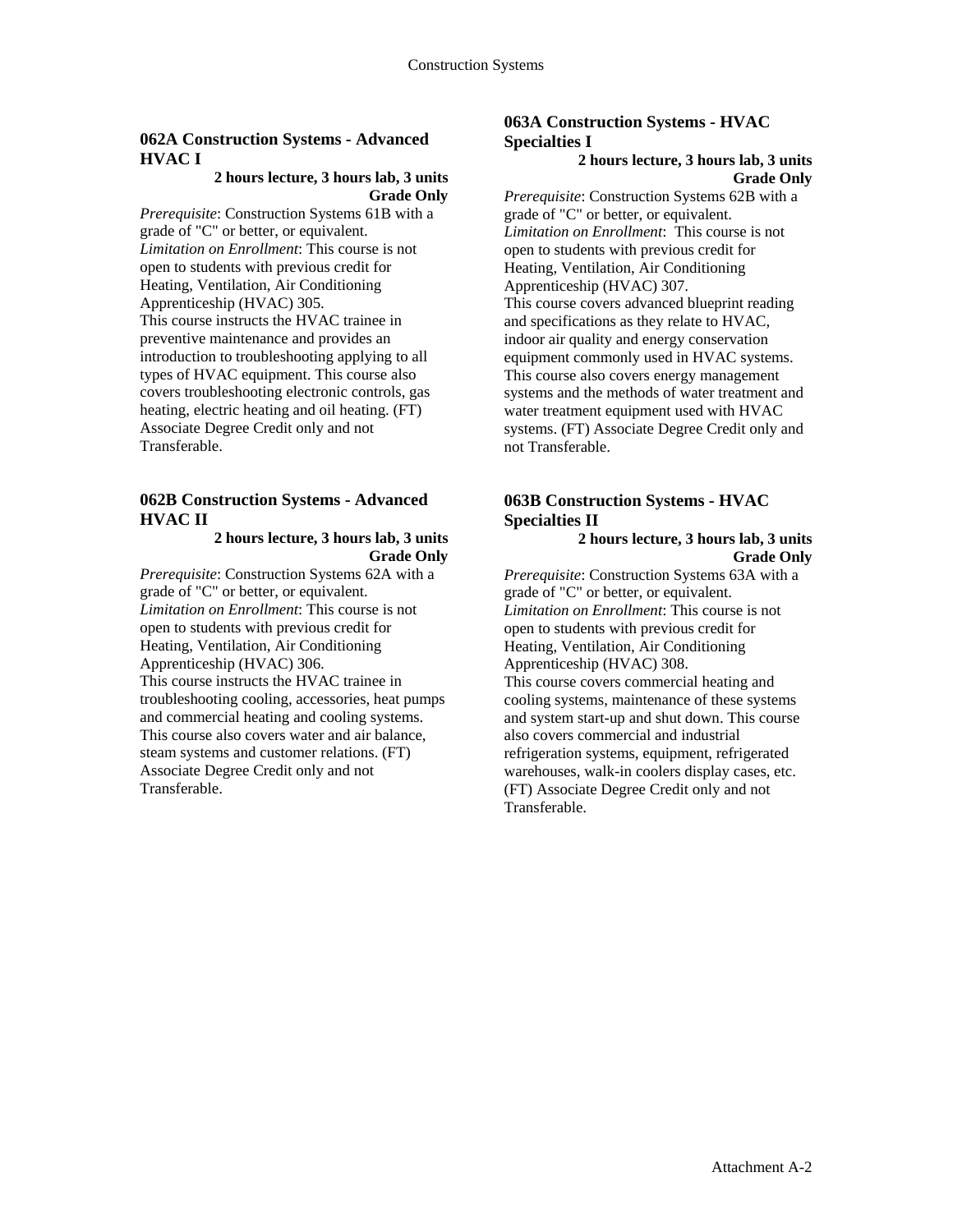Adoption of two course deactivations at Mesa College.

Proposed courses at Mesa College:

## **047 Spelling and Auditory Processing 2 hours lecture, 2 units Credit/No Credit Only**

This course is designed for students who have identified learning disabilities related to effective spelling and/or reading decoding skills. The course introduces learning and memory research related to spelling disabilities. A multisensory awareness of speech sounds and auditory processing strategies are emphasized. Common spelling rules and expectancies are taught, and the effective use of spelling related assistive technology is introduced. (FT) Not Applicable to Associate Degree, pre-collegiate basic skills, English as a Second Language.

### **077 Exploration of Computer Access 0.5 hours lecture, 1 hour lab, 1 unit Credit/No Credit Only**

This course has been designed for students with disabilities. Designed to introduce students to computer access equipment that is available in large print, Braille and voice output. To provide an overview of resources in software and hardware that allow disabled students to compete in educational and business settings. This course may be repeated as necessary to achieve course objectives. (FT) Not Applicable to Associate Degree, Occupational/Vocational basic skills.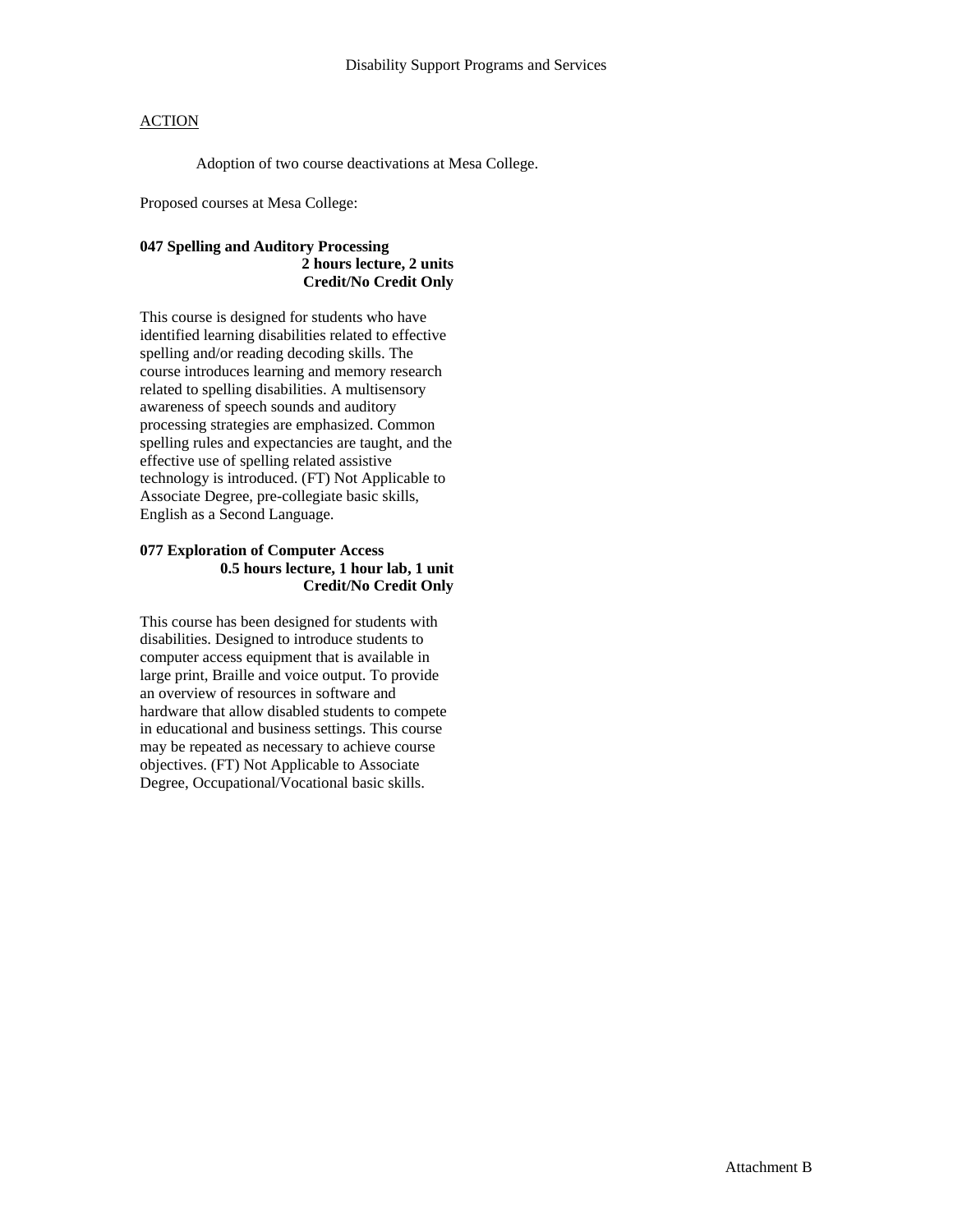Adoption of a new course at City College.

Proposed course at City College:

#### **200 Applied Mechanics**

#### **3 hours lecture, 3 units Grade Only**

*Prerequisite:* MCTR 120A with a grade of "C" or better, or equivalent; PHYS 195A with a grade of "C" or better, or equivalent. *Advisory:* MATH 182 with a grade of "C" or better, or equivalent; MATH 150 with a grade of "C" or better, or equivalent. This course is a study of fundamental principles of bodies at rest and in motion. The course content emphasizes areas of friction, centroids, center of gravity, analysis of structures, moments of inertia and methods of virtual work. In addition, emphasis is also placed on kinematics and kinetics of particles and rigid bodies, moving reference frames, work-energy, linear and angular momentum relationships and their application to engineering problems. This course is intended for students enrolled in Engineering Technology. (FT) Associate Degree Credit & transfer to CSU and/or private colleges and universities.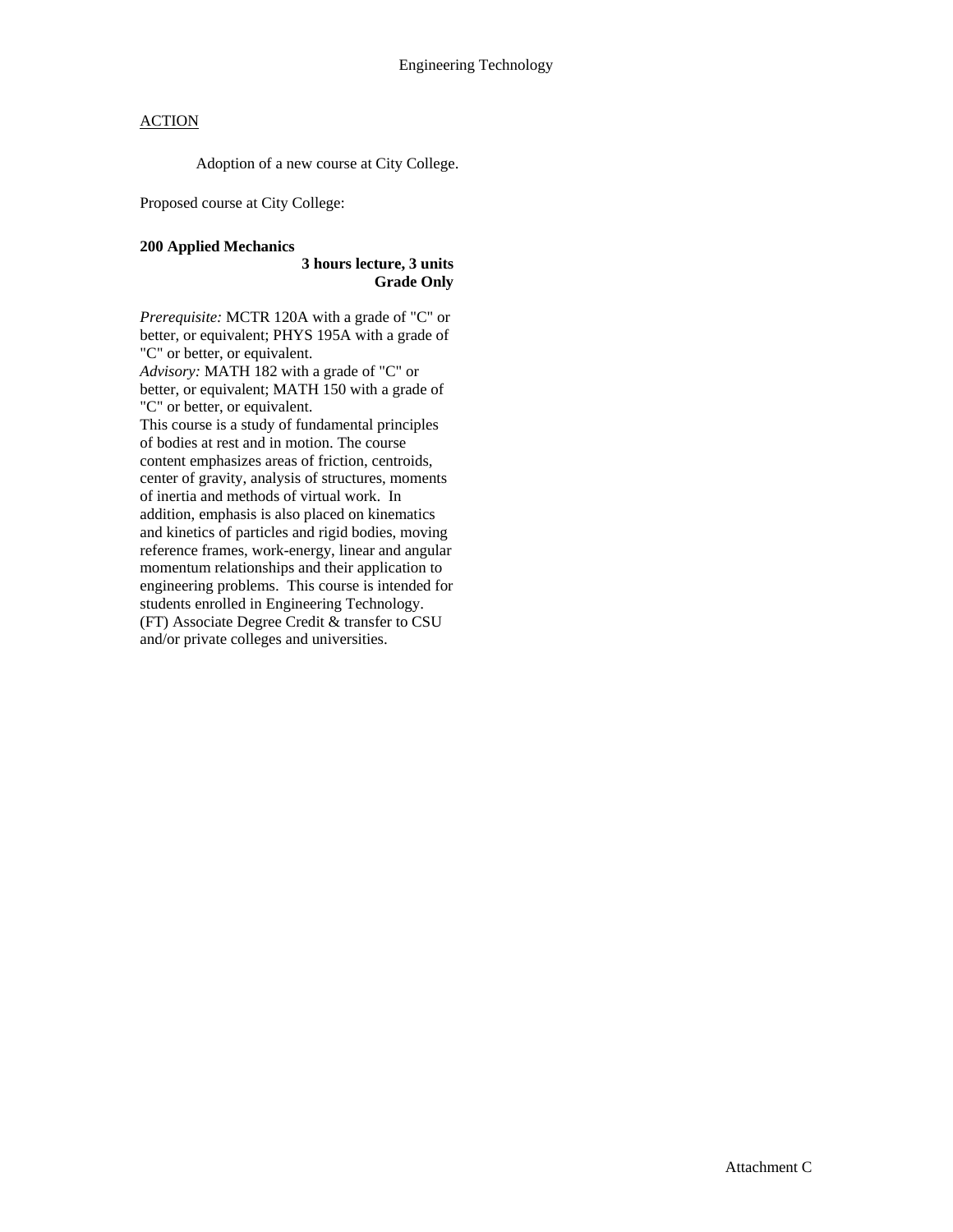Adoption of a new course at City College.

Proposed course at City College:

#### **300A Commanding Multiple Alarms or Large Fire Suppression Forces, Fire Command 2A 1.75 hours lecture, 0.75 hours lab, 2 units Grade Only**

*Prerequisite:* FIPT 200B with a grade of "C" or better, or equivalent.

This California Fire Service Training and Education System certified course prepares the fire officer to use management techniques and incident command systems when commanding multiple alarms or large fire suppression force. Topics include fire fighter safety, major incident strategical and tactical considerations, and preplanning building surveys. (FT) Associate Degree Credit & transfer to CSU and/or private colleges and universities.

#### **300B Management of Major Hazardous Materials Incidents, Fire Command 2B 1.75 hours lecture, 0.75 hours lab, 2 units Grade Only**

*Prerequisite:* FIPT 300A with a grade of "C" or better, or equivalent.

This California Fire Service Training and Education System certified course prepares fire officers to command major hazardous-materials incidents. Students learn to recognize the warning signs, clues, risks, and potential outcomes associated with hazardous-material incidents. Key elements of the course include incident command system techniques for isolating hazardous materials, decontamination considerations, making required notifications, protecting the public, and recognizing cooperating agencies' roles and responsibilities. (FT) Associate Degree Credit & transfer to CSU and/or private colleges and universities.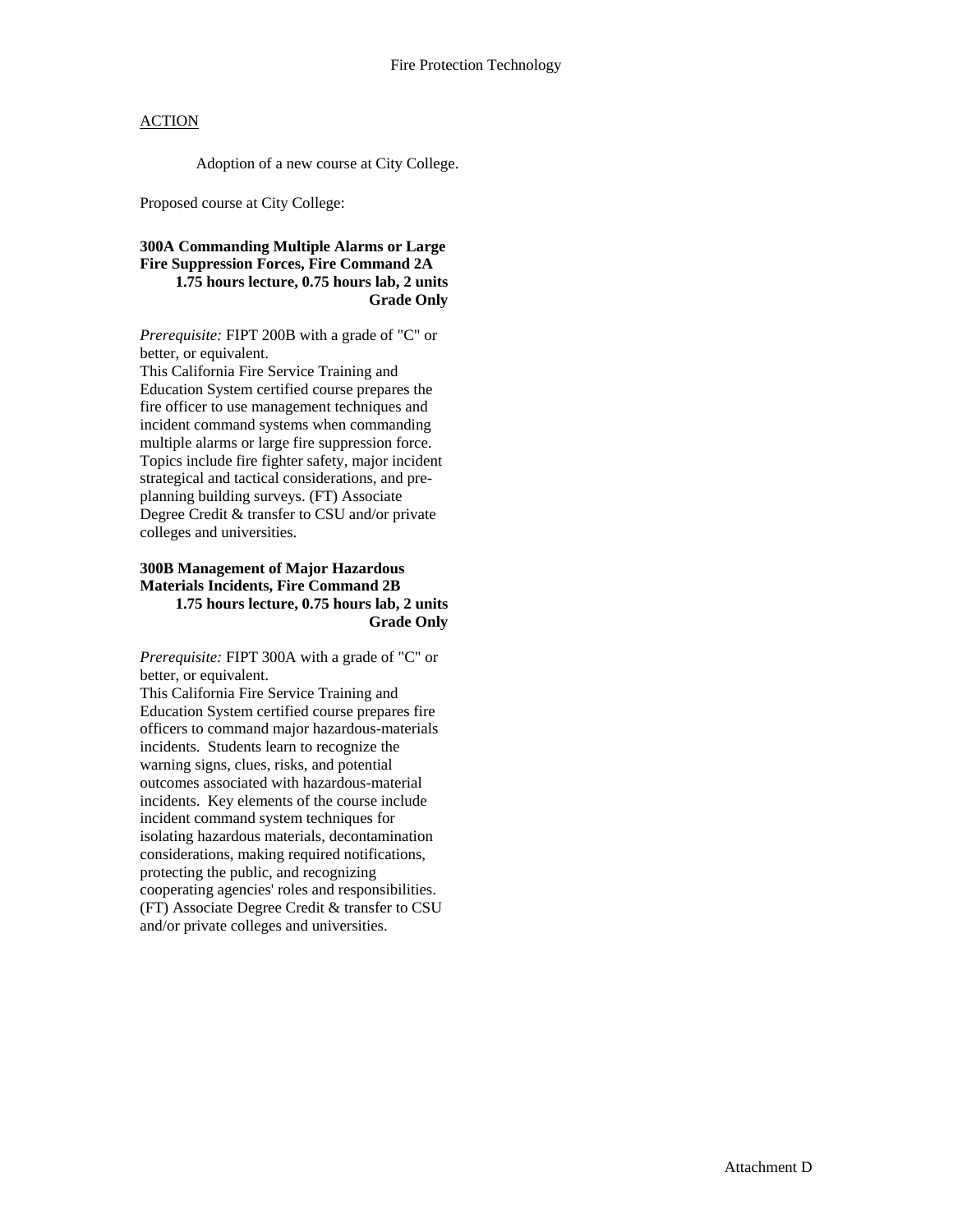Adoption of a new course at City College.

Proposed course at City College:

### **116 Capstone for Youth Development Workers**

 **3.00 hours lecture, 3.00 units Grade Only** 

*Prerequisite:* HUMS 106 with a grade of "C" or better, or equivalent.

This course provides students completing the Youth Development Work (YDW) Certificate Program the opportunity to integrate course material and practical field experience in a seminar setting using a case-study format. Emphasis is placed on assessing community assets, resource acquisition, and the application of youth development models to actual program and individual cases. This course is designed for students pursuing the Youth Development Work Certificate Program. (FT) Associate Degree Credit & transfer to CSU and/or private colleges and universities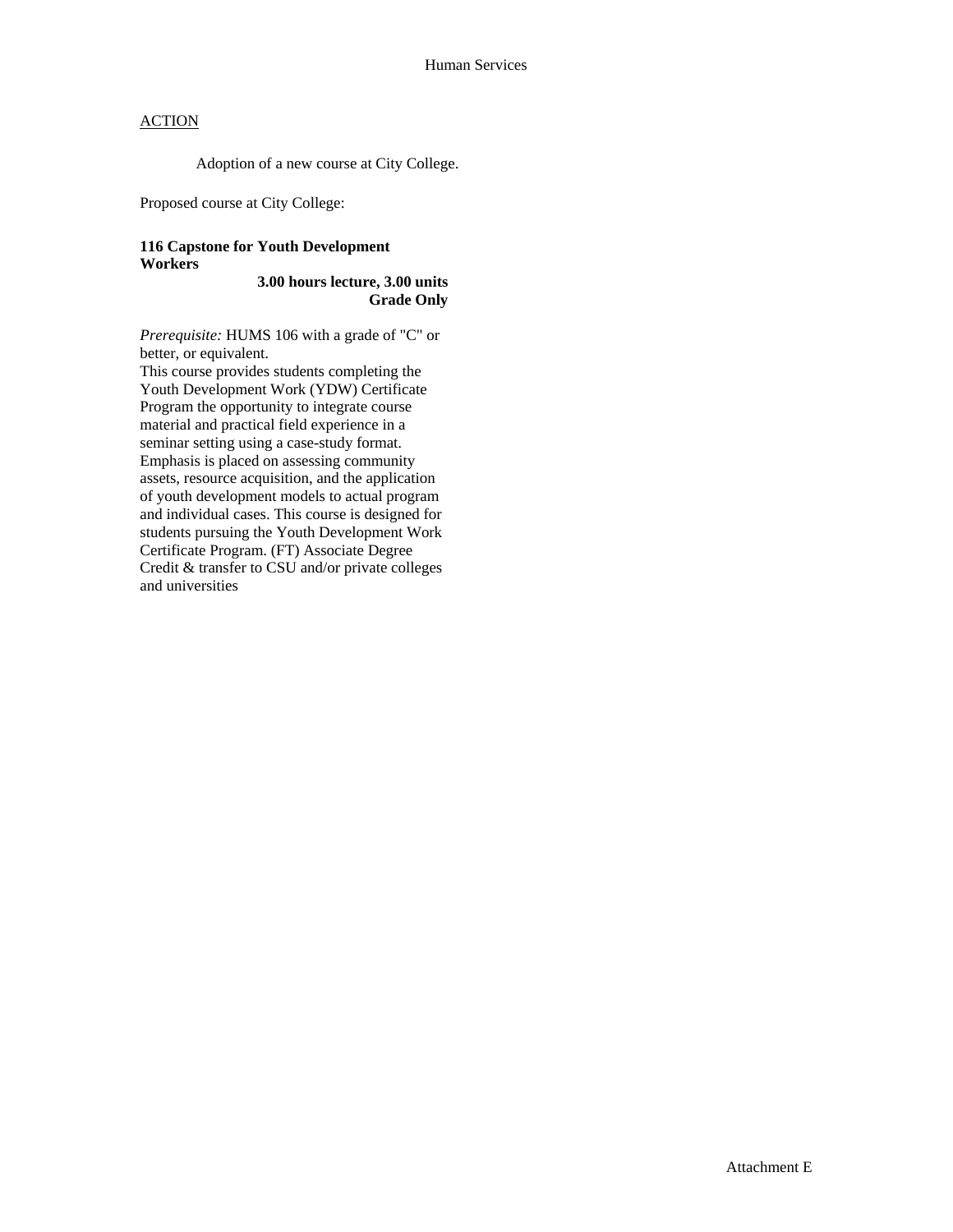Adoption of a new course at City, Mesa and Miramar College.

Proposed course at City, Mesa and Miramar College:

### **15E Trigonometry Refresher 3.00 hours lab, 1.00 unit Credit/No Credit Only**

This course is intended for those students who have completed the math assessment with a level of M50 who need to review their trigonometry knowledge prior to taking precalculus or calculus. Students begin at the level of their original placement and, working at their own pace, may improve their placement up to M60 (precalculus level). This course consists of independent study using a computer program to refresh those concepts identified as needed for each student. (FT) Not Applicable to Associate Degree, pre-collegiate basic skills - reading, writing, computation.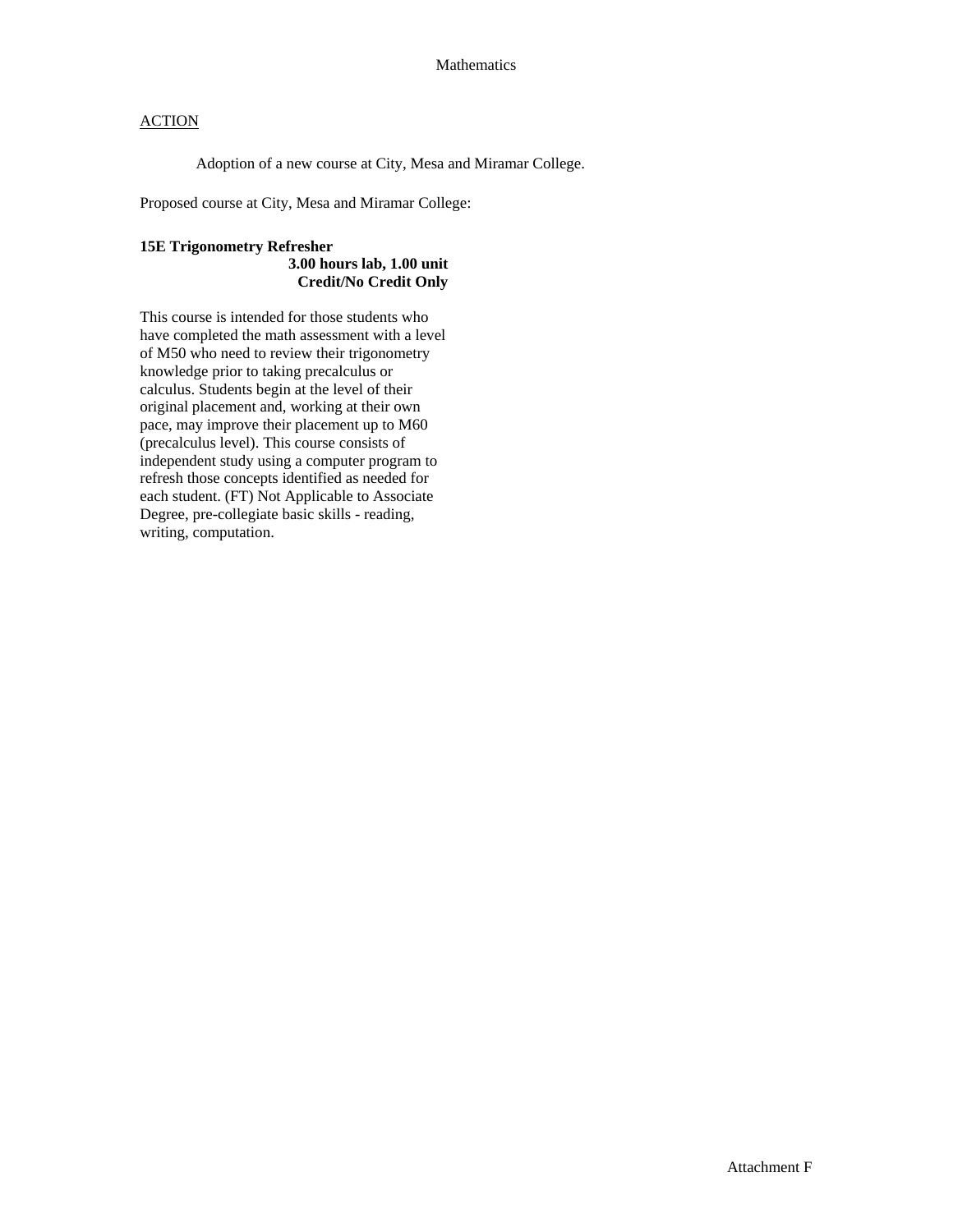Adoption of a new course at City College.

Proposed course at City College:

#### **206 Microcontrollers**

#### **2.00 hours lecture, 3.00 hours lab, 3.00 units Grade Only**

*Prerequisite:* MCTR 103A with a grade of "C" or better, or equivalent. *Advisory:* MATH 107 with a grade of "C" or better, or equivalent; MATH 107L with a grade of "C" or better, or equivalent. This course focuses on the fundamentals of both the hardware and software aspects of the microcontroller. Typical devices that are connected to the microcontroller are: switches, light emitting diodes, seven segment displays, stepper motors and a matrix keypad. An engineering evaluation board is used as the development system for the controller. Structured programming, using flow charts, is emphasized. Code is written in assembly language, compiled and then downloaded to the controller. This course is intended for students majoring in Engineering Technology. (FT) Associate Degree Credit & transfer to CSU and/or private colleges and universities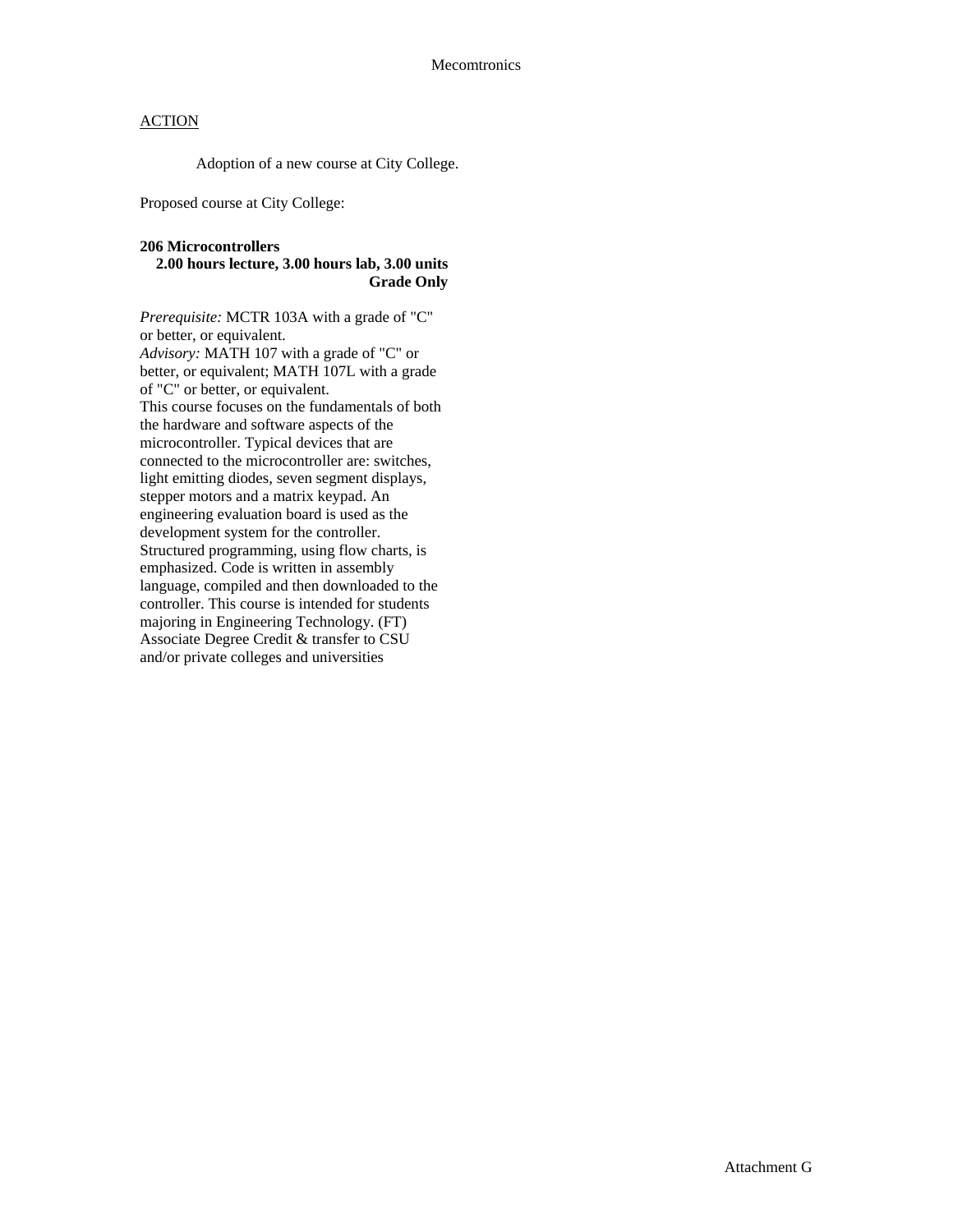Adoption of a new course at City College.

Proposed course at City College:

### **248A Professional Activities/ Tennis 1 hour lecture, 3 hours lab, 2 units Letter Grade or Credit/No Credit Option**

#### *Corequisite:* PHYE 220.

This course covers the theoretical concepts necessary for students to compete successfully in their first intercollegiate tennis season. Topics covered include mechanical analysis of fundamental through advanced tennis skills, offensive and defensive strategies, statistics, and rules. This course is offered separately for men and women who are interested in competing at the intercollegiate level. (FT) Associate Degree Credit & transfer to CSU and/or private colleges and universities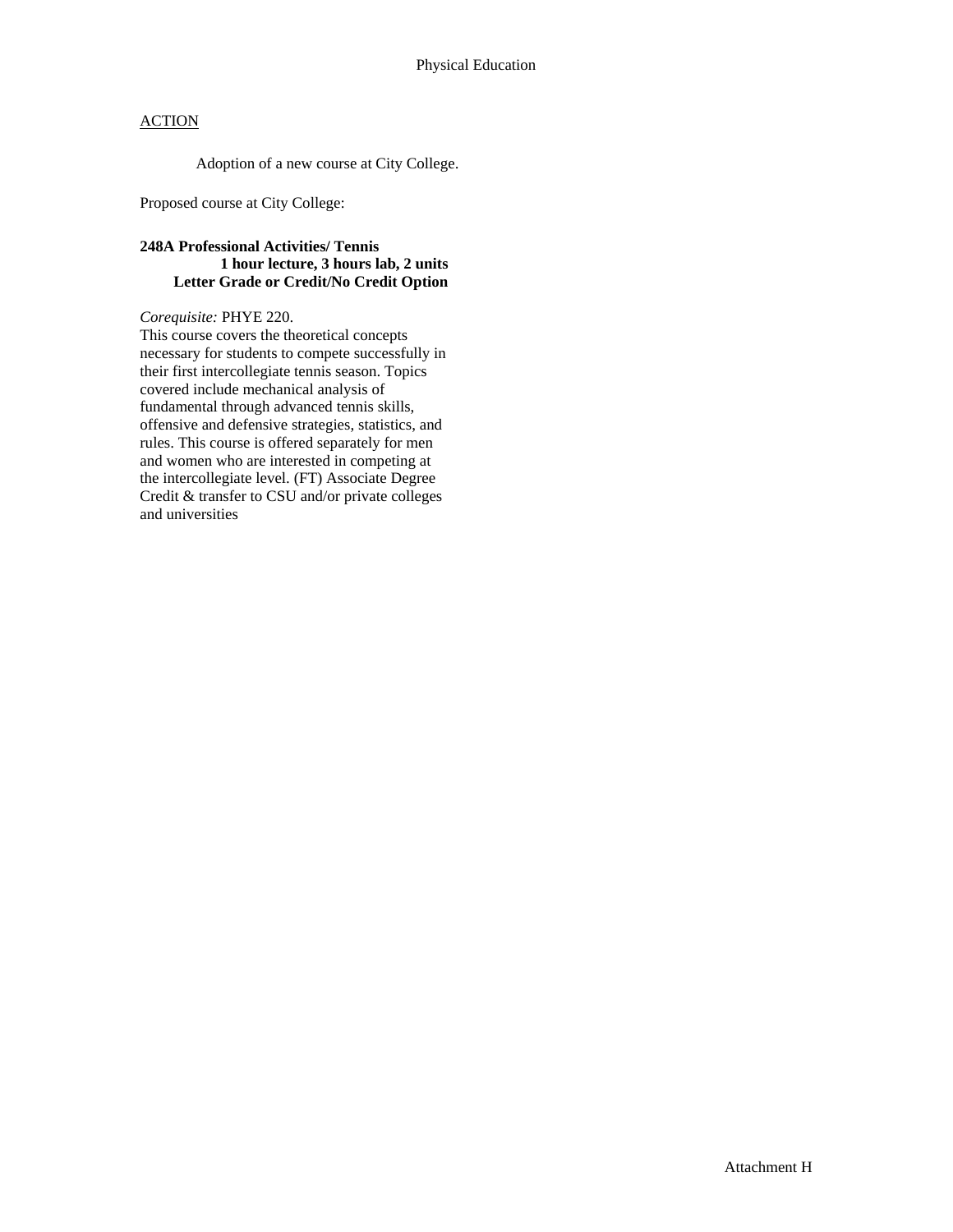Deactivation of a program at Mesa College.

Proposed deactivation at Mesa College:

# **Certificate of Achievement: Food Service Occupations**

| <b>Courses Required for the Major: Units</b> |
|----------------------------------------------|
| FOOD 105. Fundamentals of Food Production3   |
| FOOD 107, Sanitation, Safety and Equipment3  |
|                                              |
| FOOD 115, Food Service Operations and        |
|                                              |
| FOOD 120, Food Service, Catering, and        |
|                                              |
| FOOD 130, Quantity Food Preparation3         |
| FOOD 131, Quantity Food                      |
|                                              |
| FOOD 140, Food and Beverage Purchasing       |
|                                              |
|                                              |
| $Total Units = 29.32$                        |
|                                              |

# **Associate in Science Degree: Food Service Occupations**

| FOOD 105, Fundamentals of Food Production3<br>FOOD 107, Sanitation, Safety and Equipment3<br>FOOD 115, Food Service Operations and<br>FOOD 120, Food Service, Catering, and<br>FOOD 130, Quantity Food Preparation 3<br>FOOD 131, Quantity Food Preparation Laboratory 5<br>FOOD 140, Food and Beverage Purchasing and<br>FOOD 201, Gourmet Food Preparation<br>FOOD 205, Decorative Techniques of<br>FOOD 270, Work Experience  1 4<br>FOOD 291, Food Service Practicum 13<br>BUSE 101, Business Mathematics 3 |
|-----------------------------------------------------------------------------------------------------------------------------------------------------------------------------------------------------------------------------------------------------------------------------------------------------------------------------------------------------------------------------------------------------------------------------------------------------------------------------------------------------------------|
|                                                                                                                                                                                                                                                                                                                                                                                                                                                                                                                 |
|                                                                                                                                                                                                                                                                                                                                                                                                                                                                                                                 |
|                                                                                                                                                                                                                                                                                                                                                                                                                                                                                                                 |
|                                                                                                                                                                                                                                                                                                                                                                                                                                                                                                                 |
|                                                                                                                                                                                                                                                                                                                                                                                                                                                                                                                 |
|                                                                                                                                                                                                                                                                                                                                                                                                                                                                                                                 |
|                                                                                                                                                                                                                                                                                                                                                                                                                                                                                                                 |
|                                                                                                                                                                                                                                                                                                                                                                                                                                                                                                                 |
|                                                                                                                                                                                                                                                                                                                                                                                                                                                                                                                 |
|                                                                                                                                                                                                                                                                                                                                                                                                                                                                                                                 |
|                                                                                                                                                                                                                                                                                                                                                                                                                                                                                                                 |
|                                                                                                                                                                                                                                                                                                                                                                                                                                                                                                                 |
|                                                                                                                                                                                                                                                                                                                                                                                                                                                                                                                 |
|                                                                                                                                                                                                                                                                                                                                                                                                                                                                                                                 |
|                                                                                                                                                                                                                                                                                                                                                                                                                                                                                                                 |
|                                                                                                                                                                                                                                                                                                                                                                                                                                                                                                                 |
|                                                                                                                                                                                                                                                                                                                                                                                                                                                                                                                 |
|                                                                                                                                                                                                                                                                                                                                                                                                                                                                                                                 |
|                                                                                                                                                                                                                                                                                                                                                                                                                                                                                                                 |
|                                                                                                                                                                                                                                                                                                                                                                                                                                                                                                                 |
| $Total Units = 44.56$                                                                                                                                                                                                                                                                                                                                                                                                                                                                                           |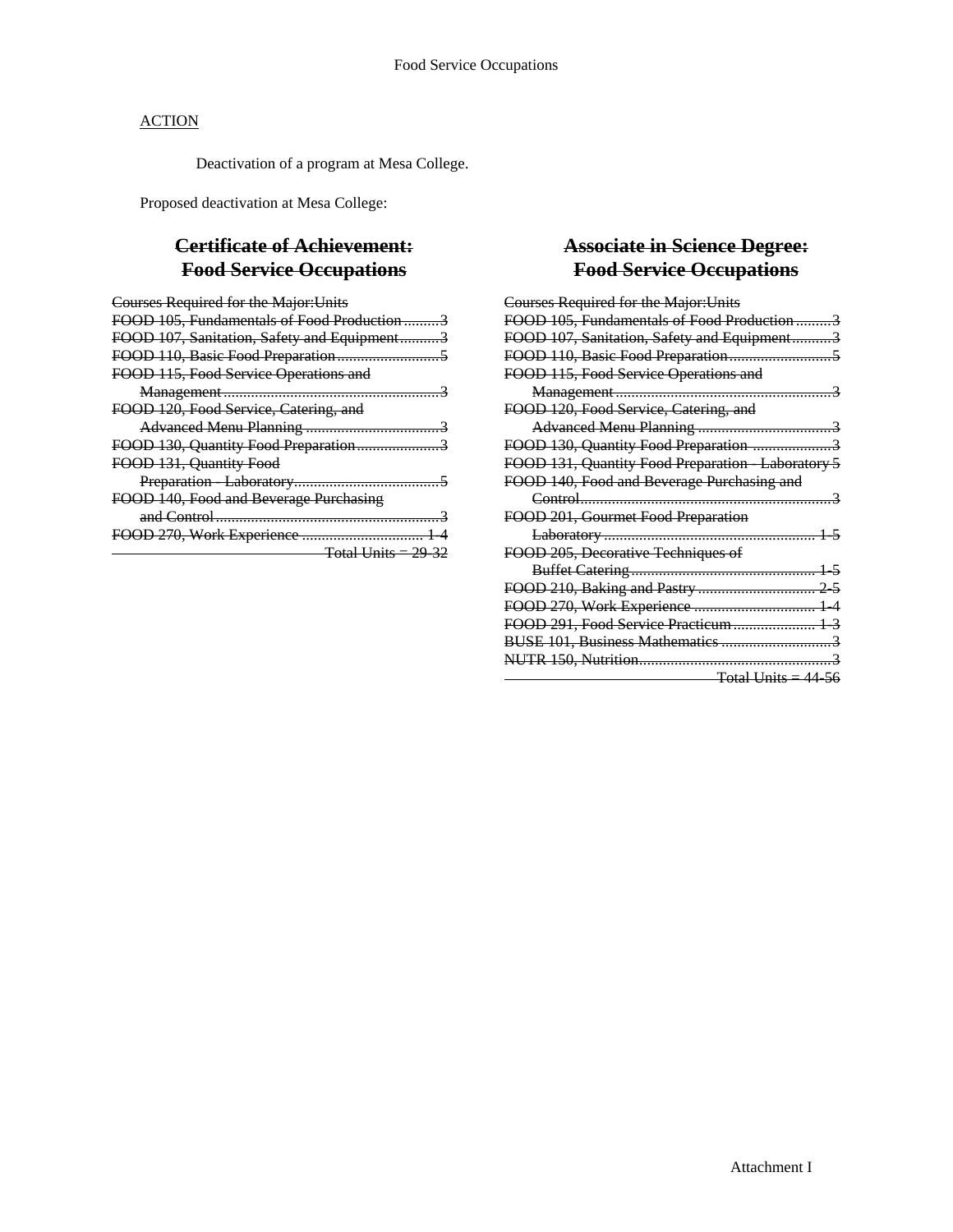Deactivation of a program at Mesa College.

Proposed deactivation at Mesa College:

# **Certificate of Achievement: Hotel-Motel Management**

### **Courses Required for the Major: Units**

| HOTL 105, Hotel-Motel Front Office Procedures  3         |  |
|----------------------------------------------------------|--|
| HOTL 110, Introduction to Hotel Motel                    |  |
|                                                          |  |
|                                                          |  |
|                                                          |  |
|                                                          |  |
| <b>ACCT 186, Accounting for Professional Offices, or</b> |  |
|                                                          |  |
|                                                          |  |
|                                                          |  |
| FOOD 115, Food Service Operations & Management. 3        |  |
| FOOD 140, Food & Beverage Purchasing & Control3          |  |
| $Total Units = 30-31$                                    |  |
|                                                          |  |

# **Associate in Science Degree: Hotel-Motel Management**

| <b>Courses Required for the Major: Units</b>      |
|---------------------------------------------------|
| HOTL 105, Hotel-Motel Front Office Procedures  3  |
| <b>HOTL 110. Introduction to Hotel Motel</b>      |
|                                                   |
|                                                   |
|                                                   |
|                                                   |
| ACCT 186, Accounting for Professional Offices, or |
|                                                   |
|                                                   |
|                                                   |
| FOOD 115, Food Service Operations & Management. 3 |
| FOOD 140, Food & Beverage Purchasing & Control3   |
|                                                   |